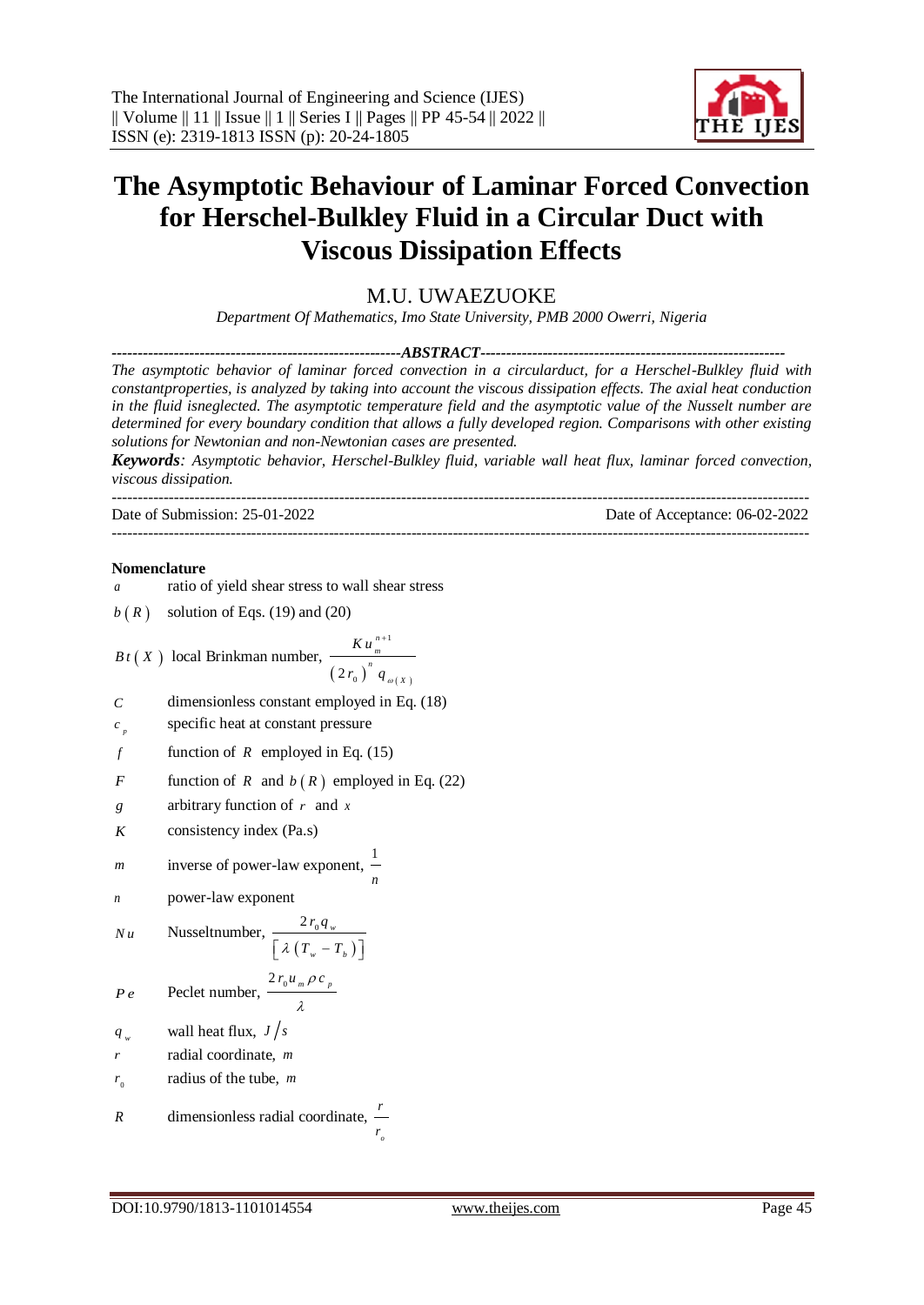- *T* temperature, *K*
- $T_{\scriptscriptstyle 0}$ inlet temperature distribution, *K*
- *u* velocity component in the axial direction,  $m \cdot s^{-1}$

*m u* mean axial velocity,  $m \cdot s^{-1}$ 

- *U* dimensionlessaxialvelocity, *u*
- *x* axial coordinate, *m*

X dimensionless axial coordinate, 
$$
\frac{x}{2 r_0 P e}
$$

Greeks Symbols

- $\beta$ dimensionless parameter defined in Eq. (14)
- $\lambda$ thermal conductivity of fluid,  $W \cdot m^{-1} \cdot K^{-1}$

$$
\omega
$$
 dimensionless parameter,  $\omega = 1 - 2 \left( \frac{a (1 - a)}{m + 2} + \frac{(1 - a)^2}{m + 3} \right)$ 

*m*

*u*

- $\rho$ fluid density,  $kg \cdot m^{-3}$
- $\tau$ <sub>c</sub> yield shear stress, *Pa*
- $\tau_{w}$ wall shear stress, *Pa*

$$
\theta \qquad \text{dimensionless temperature, } \frac{\lambda r_0^{n-1} (T - T_{0b})}{K u_m^{n+1}}
$$

$$
\Theta \qquad \text{dimensionless temperature, } \frac{(T_w - T)}{(T_w - T_b)}
$$

Subscripts

- *b* bulk quantity
- *w* wall condition
- $\infty$ quantity evaluated for  $X \to +\infty$

## **I. Introduction**

Considerable attention has been devoted to convective heat transfer in non-Newtonian fluids during the past few years, mainly because of the increasing importance of these fluids in variouschemical, processing, and nuclear industries.Heat transfer to Herschel-Bulkley fluids in laminar flow through tubes has been investigated to some extent. Nouar et al. [1] presented a theoretical and experimental study, considering a constant wall heat flux boundary condition. In this paper, a correlation of Nusselt number is proposed taking into account the modification of the wall shear rate induced by the rheological properties, and the temperature dependent character of the fluid. In a similar study, Nouar et al. [2] obtained numerical results assuming fully developed flow at the entrance of the heated region. Two boundary conditions have been considered, constant wall heat flux and constant wall temperature. Axial conduction was neglected, and the temperature dependence of the consistency index was considered. Correlations for friction factor and Nusselt number were also proposed. Javaherdeh and Devienne [3] presented experimental and numerical results concerning heat transfer for Herschel-Bulkley fluids, the consistency of which depends on temperature. They have considered the flow through a horizontal cylindrical duct submitted to a wall cooling by an external counter current flow.They developed a simple model predicting the wall temperature distribution.

Sayed-Ahmed [4] introduced a numerical solution for laminar heat transfer of a Herschel-Bulkley fluid in the entrance region of a square duct assuming fully developed velocity profile. He solved the energy equation with dissipation effect using an implicit Crank-Nicolson method. Analytical solutions are obtained by Pinho [5] for heat transfer in concentric annular flows of viscoelastic fluids modeled by the simplified Phan-Thien-Tanner constitutive equation. Solutions for thermal and dynamic fully developed flow are presented for both imposed constant wall heat fluxes and imposed constant wall temperatures, always taking into account viscous dissipation. Khatyr et al. [6] give analytical solutions for fully developed laminar forced convection in circular ducts for a Herschel-Bulkely fluid in a horizontal duct heated uniformly, and with various axial distributions of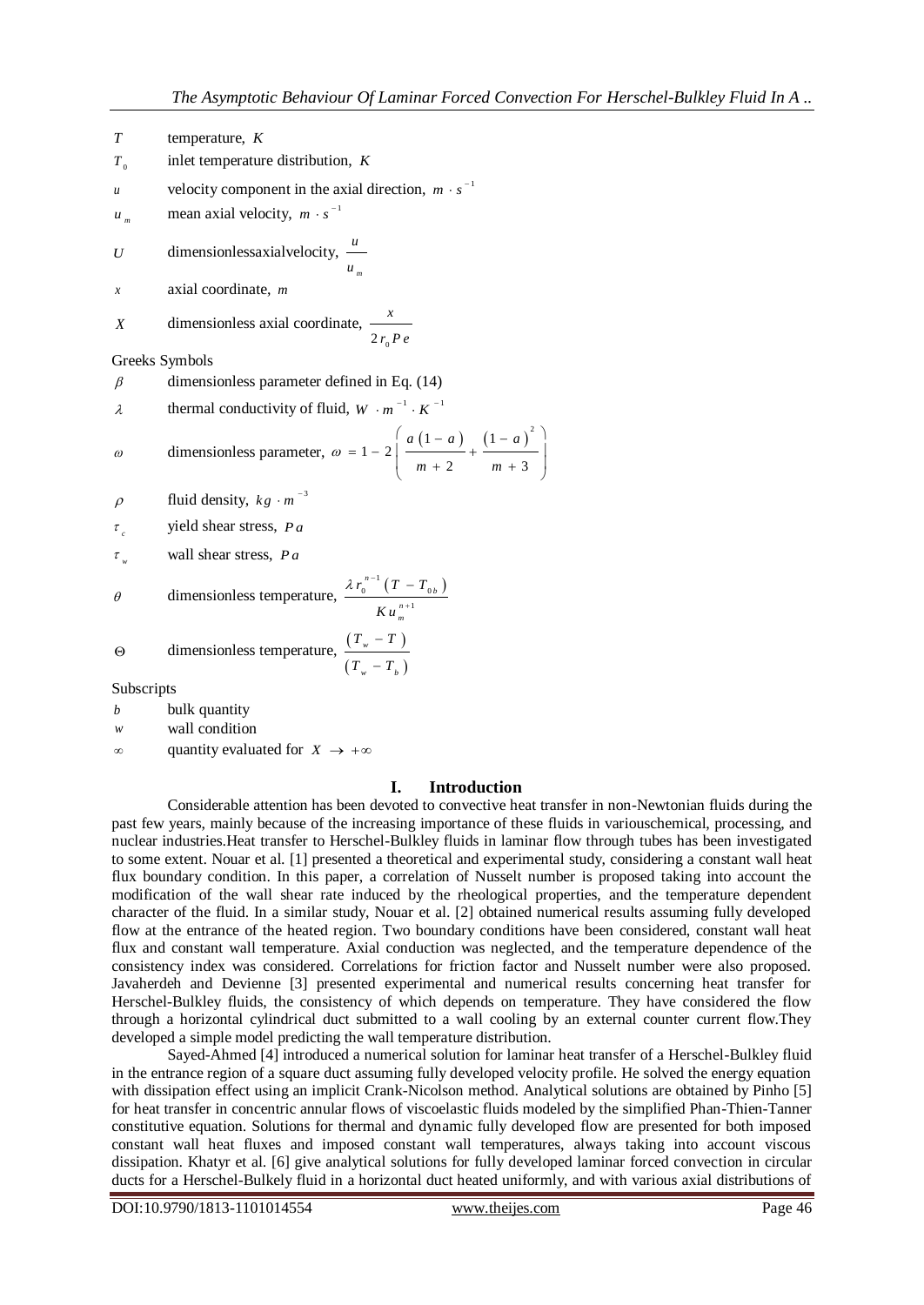wall heat flux for which polynomial and logarithmic functions was considered as examples. Heat transfer with the effect of viscous dissipation for steady, laminar, both hydro-dynamically and thermally fullydeveloped pseudo-plastic fluid through a channel of Couette-Poiseuille flow, where both the plates are kept at specified but different constant heat flux ratios being considered as thermal boundary conditions is studied by Sheela-Francisca [7]. Rashidi and Erfani [8] studied analytically the thermal-diffusion (Soret effect) and diffusion transfer of a steady MHD (magnetohydrodynamic) convective and slip flow due to a rotating disk with viscous dissipation and ohmic heating. They presented the influence of the slip parameter and the magnetic field parameter and of Eckert, Schmidt, DuforandSoret numbers on the profiles of the dimensionless velocity, temperature and concentration distributions. Rashidi et al. [9] studied analytically the effect of the buoyancy force and thermal radiation in MHD boundary layer viscoelastic fluid flow over a continuously moving stretching surface in a porousmedium. They concluded that the effect of viscoelastic parameter is to decrease the velocity and increase the temperature in boundary-layer.Abbasbandy et al. [10] presented the numerical and analytical solutions for Falkner-Skan flow of MHD Oldroyd-B fluid. They used homotopy analysis method and numerical Keller-box method. They concluded that the skin friction coefficient in Oldroyd-B fluid is larger when compared with viscous fluid, and that the relaxation and retardation times have opposite effects on the velocity components. Recently, fourth order Runge-Kutta method has been used to investigate the unsteady MHD free convective boundary-layer flow due to a permeable stretching vertical surface in a nano-fluid [11].

To our knowledge, no semi-analytical solution of the forced convection with viscous dissipation in a

circular duct of Herschel-Bulkley fluid with no-uniform wall heat flux distribution  $q_{w}(x)$  which tends to

infinity for large value of  $x$ , is available in the literature. The aim of the present work is to study a fully developed laminar forcedconvection in circular ducts for a Herschel-Bulkely fluid with viscous dissipation and negligible axial heat conduction in the fluid. The effect of the dimensionless radius of the plug core, the powerlaw exponent and the Brinkman number are presented and compared to those obtained in previous works.

This article is organized as follows: in Section 2, the considered fully developed velocity profile and the energy equations are presented; Section 3 is devoted to the establishment and discussion of the results of the asymptotic behavior of the temperature field and the Nusselt number; the conclusion is summarized in Section 4.

## **II. Analysis**

Let us consider a Herschel-Bulkley fluid of constant physical properties flowing ina circular duct of radius  $r_0$ , submitted to a variable axial wall heat flux  $q_{w}(x)$ . The flow is supposed to be steady, laminar, fully developed and axisymmetric. Thefully developed velocity profile for a laminar pipe flow of a Herschel-bulkley is given as follows [12]:

$$
u(r) = \begin{cases} \frac{u}{\omega} \left( \frac{r}{1-a} \right)^{m+1} \\ \frac{u_m}{\omega} \left( 1 - \left( \frac{r}{1-a} \right)^{m+1} \right) \\ \frac{1}{1-a} \end{cases} \quad \text{if } r_c \le r \le r_0 \frac{u_m}{\omega} \text{ if } 0 \le r \le r_c \tag{1}
$$

where,  $\omega = 1 - 2 \left[ \frac{q(1-a)}{1-a} + \frac{(1-a)^2}{1-a} \right]$ ,  $m = \frac{1}{2}$  $1 - 2\left(\frac{q(1-a)}{a} + \frac{(1-a)^2}{a}\right),$  $\frac{2}{2} + \frac{2}{m+3}$  $\omega = 1 - 2 \left( \frac{q(1-a)}{m+2} + \frac{(1-a)^2}{m+3} \right), m = \frac{1}{n}$  $= 1 - 2\left(\frac{q(1-a)}{m+2} + \frac{(1-a)^2}{m+3}\right), m = \frac{1}{n}$ is the inverse of exponent index  $\mathbf 0$  $a = \frac{c}{c} = \frac{c}{c}$ *w n*,  $a = \frac{\tau_c}{\tau} = \frac{r}{\tau}$ *r* τ  $=\frac{c}{\tau}=\frac{c}{r_{s}}$  is the

dimensionless radius of the plug flow region,  $\tau_c$  the yield shear stress,  $\tau_w$  the wall shear stress, r the radial coordinate,  $r_c$  the yield radius, and  $u_m$  the mean value of velocity.

The energy equation and associated boundary conditions are given by Bejan[13]  
\n
$$
\rho c_{\rho} u \frac{\partial T}{\partial x} = \frac{\lambda}{r} \frac{\partial}{\partial r} \left[ r \frac{\partial T}{\partial r} \right] + k \left| \frac{du}{dr} \right|^{n} \frac{du}{dr} - \tau_{c} \frac{du}{dr}
$$
\n(2)

$$
\left. \frac{\partial T}{\partial r} \right|_{r=0} = 0, \left. \frac{\partial T}{\partial r} \right|_{r=0} = \frac{q_{w}(x)}{\lambda}
$$
\n(3)

$$
T(r, x = 0) = T_0(r)
$$
\n<sup>(4)</sup>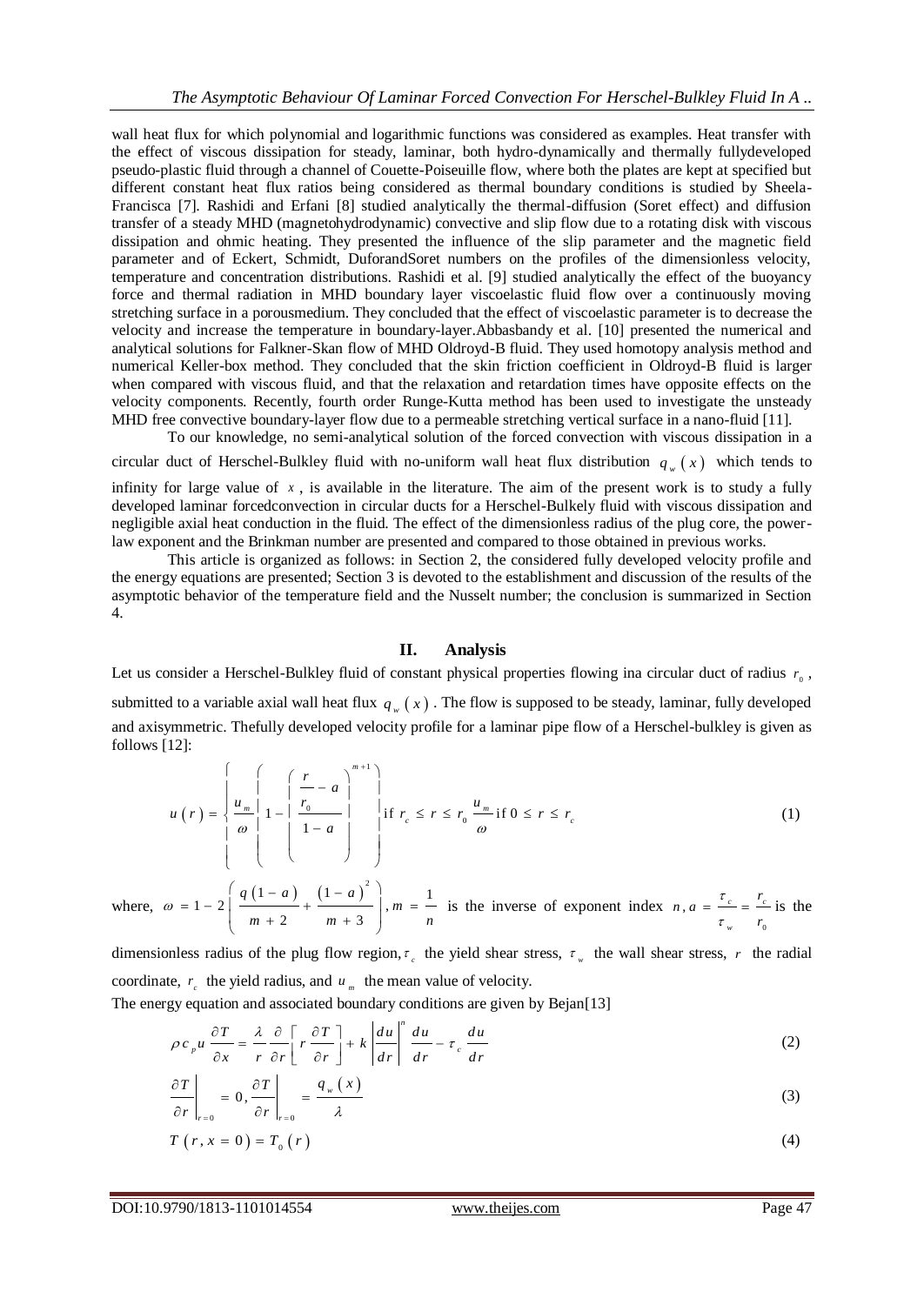where,  $\rho$ ,  $\lambda$ ,  $k$  and  $c_p$  are the density of fluid, thermal conductivity, the consistency index, and the specific heat at constant pressure, respectively. The condition that leads to an asymptotic thermally developed region in the case of the forced convection problem described above is defined by Bejan [13]

$$
Lim_{x \to +\infty} \frac{T_{w}(x) - T(r, x)}{T_{w}(x) - T_{b}(x)} = Lim_{x \to +\infty} \Theta \left( \frac{r}{\frac{r_{0,x}}{2r_{0}Pe}} \right) = \Theta_{\infty} \left( \frac{r}{r_{0}} \right)
$$
\n
$$
(5)
$$

where,  $T_{w}(x)$  and  $T_{b}(x)$  are the wall temperature and the bulk temperature, respectively,  $Pe$  is the Peclet number, and  $\Theta_{n}$   $\begin{bmatrix} r \\ -r \end{bmatrix}$  $\int r^{\infty}$  $(r)$  $\Theta_{\infty}$  |  $-$  |  $\langle r_{0} \rangle$ is the asymptotic dimensionless temperature which is a continuous and differentiable

function of r. The bulk value of an arbitrary function  $g(r, x)$  is defined as

 $\mathbf{0}$ 

$$
g_{b}\left(x\right) = \frac{2}{u_{m}r_{0}}\int_{0}^{r_{0}}g\left(r,x\right)u\left(r\right) r dr
$$
\n<sup>(6)</sup>

If condition (5) holds, the asymptotic value of the Nusselt number  $Nu_{\infty}$  exists in Bejan[13] and is given by

$$
\lim_{x \to \infty} Nu = 2r_0 \lim_{x \to \infty} \frac{\frac{\partial T}{\partial r}\Big|_{r=r_0}}{T_w(x) - T_b(x)} = -2r_0 \frac{d\Theta_{\infty}}{dr}\Big|_{r=r_0} = Nu_{\infty}
$$
\n(7)

The proof presented by Barletta [14], allows to check that the boundary value problem, expressed by Eqs. (2)- (4), has a unique solution, and that both the asymptotic behaviour of the temperature field and of the Nusselt number are independent of the inlet section temperature distribution.

Introducing the dimensionless quantities  
\n
$$
X = \frac{x}{2r_0 P e}, R = \frac{r}{r_0}, U(R) = \frac{u(r)}{u_m}, \theta = \lambda r_0^{n-1} \frac{T - T_{0b}}{K u_m^{n+1}}
$$
\n(8)

Eqs. (2) and (3) can be rewritten in the dimensionless form  
\n
$$
\frac{\partial}{\partial R} \left[ R \frac{\partial \theta}{\partial R} \right] = \frac{R U}{4} \frac{\partial \theta}{\partial X} + \frac{a}{(1-a)^{n+1}} \left( \frac{m+1}{\omega} \right)^n R \frac{dU}{dR} - R \left| \frac{dU}{dR} \right|^{n-1} \left( \frac{dU}{dR} \right)^2
$$
\n(9)

$$
\left.\frac{\partial\theta}{\partial R}\right|_{R=0} = 0 \qquad \left.\frac{\partial\theta}{\partial R}\right|_{R=1} = \frac{1}{2^n Br(X)}\tag{10}
$$

where,  $Br(X)$  is a local Brinkman number defined as:

$$
Br(X) = \frac{K u_m^{n+1}}{\left(2 r_0\right)^n q_\omega(X)}\tag{11}
$$

Integrating Eq. (9) over the interval  $0 \le R \le 1$  and employing Eq. (10) yields

$$
\frac{\partial \theta_{b}}{\partial X} = \frac{2^{3-n}}{Br(X)} + \frac{8}{(1-a)^{n+1}} \left(\frac{m+1}{\omega}\right)^{n}
$$
(12)

where,  $\theta_{\nu}(X)$  is the bulk value of the dimensionless temperature  $\theta(R, X)$ 

#### **III. Asymptotic Behavior of the Temperature Field**

In this work, the asymptotic temperature field and the asymptotic Nusselt number are analyzed in the case of axial distributions of wall heat flux which yield a thermally developed region, such as

$$
\lim_{X \to +\infty} Br(X) = 0 \tag{13}
$$

and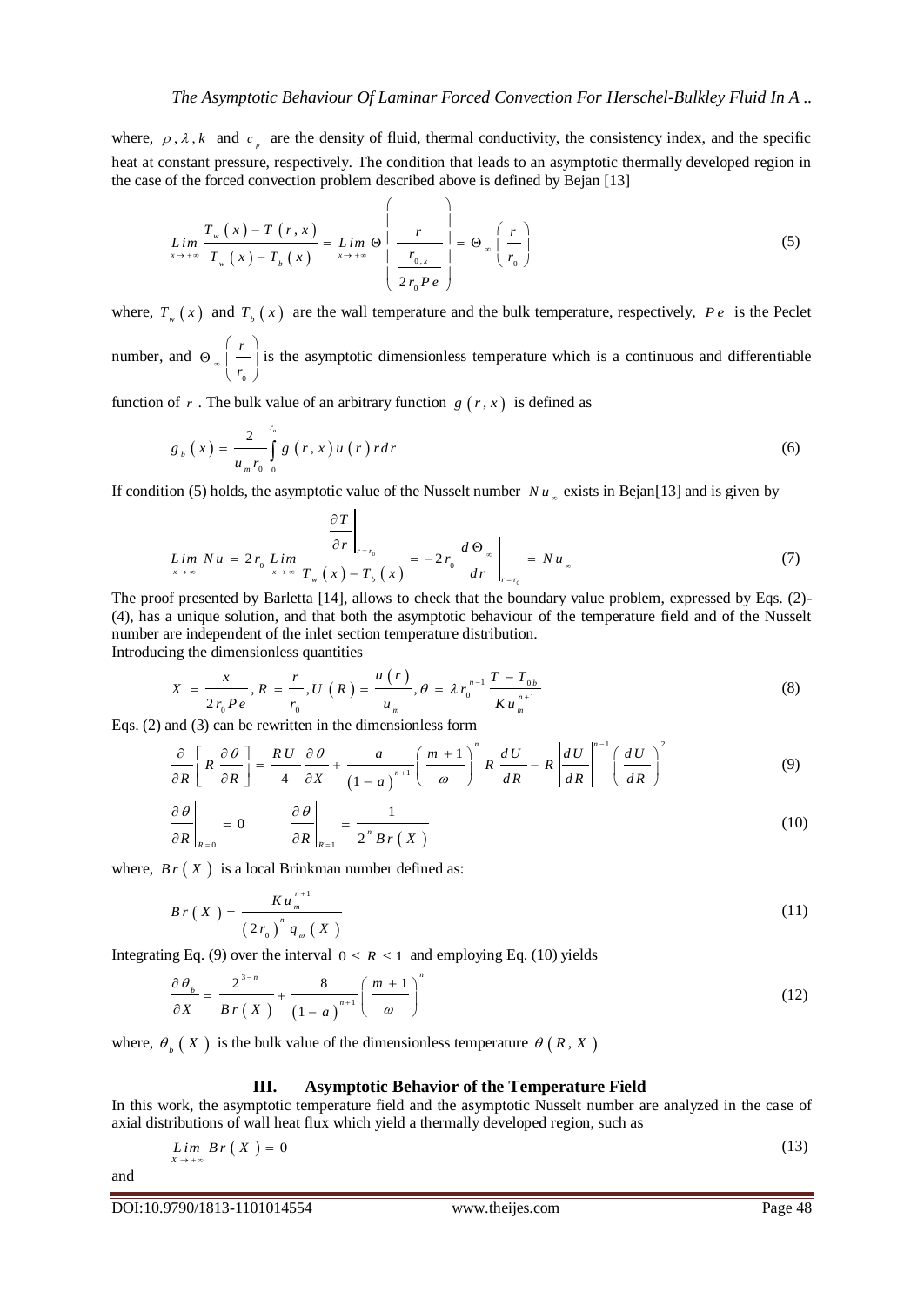$$
\lim_{X \to +\infty} \frac{1}{B r(X)} \frac{d B r(X)}{d X} = -2 \beta
$$
\n(14)

where,  $\beta$  is a non-vanishing positive real number. Eq. (13) shows that the effect of viscous dissipation is negligible in the thermally developed region. Eqs. (13) and (14) are satisfied by axial wall heat flux distributions which tends to infinity when  $X \to +\infty$ , and which behave asymptotically as  $Q(X)e^{2\beta X}$ ,  $Q(X)$  can be a polynomial function, or rational function where the degree of the numerator is greater than or equal to the degree of the denominator, or any other function satisfying Eq. (13).

Therefore, in these distributions the dimensionless temperature field for large value of *X* can be expressed by

$$
\theta(R, X) = \theta_m(X) + \frac{f(R)}{Br(X)}
$$
\n(15)

By substituting Eq. (15) in Eqs. (9) and (10) and taking into account Eqs. (12)(14), one obtains

$$
\frac{df}{dR} \left[ R \frac{df}{dR} \right] = \frac{RU}{2} \left( 2^{2-n} + \beta f \right)
$$
\n(16)

$$
\left. \frac{df}{dR} \right|_{R=0} = \left. \frac{df}{dR} \right|_{R=1} = \frac{1}{2^n} \tag{17}
$$

Eq. (16) can be reduced to a first-order differential equation using the following transformation  
\n
$$
f(R) = \frac{2^{2-n}}{\beta} \left[ C \exp \int_0^R b(R') dR' - 1 \right]
$$
\n(18)

where, *C* is a constant given by the boundary condition at  $R = 1$  and  $b(R)$  b is a continuous and differentiable function of *R* .

Substituting Eq. (18) into Eq. (16), gives

1

$$
R\frac{db}{dR} + b + Rb^2 = \frac{R\beta U}{2}
$$
 (19)

Eqs. (17) and (18) become then

$$
b(0) = 0 \tag{20}
$$

$$
C = \frac{\beta}{4b(1)} \exp\left(-\int_{0}^{1} b(R') dR'\right)
$$
 (21)

Eq. (19) can also be written as:

$$
\frac{db}{dR} = F(R, b) = -\frac{b}{R} - b^2 + \frac{\beta U}{2}
$$
\n(22)

This equation with boundary condition (20) is integrated numerically using fourth-order Runge-Kutta method [15, 16]. This method is still one step, but dependent on estimates of the solution at different points, and requires 4 evaluations of function  $F(R, b)$  at every time step.

*R* is the independent variable,  $b = b(R)$  is the unknown function of  $R$ ,  $b_0 = b(0)$  is the given condition (Eq. (20)), and  $F$  is a given function of  $R$  and  $b$  which describes the differential Eq. (22)

The variable R is discretized, say  $R_i$  for  $i = 0, 1, 2, ...$ , then we determine  $b_i = b(R_i)$  for  $i = 0, 1, 2, ...$  If  $b_i$  is calculated, then we construct  $b_{i+1}$  asfollow:

$$
b_{i+1} = b_i + \frac{1}{6} (k_1 + 2k_2 + 2k_3 + k_4) h
$$
 (23)

With

$$
k_{i} = hF\left(R_{i}, b_{i}\right)
$$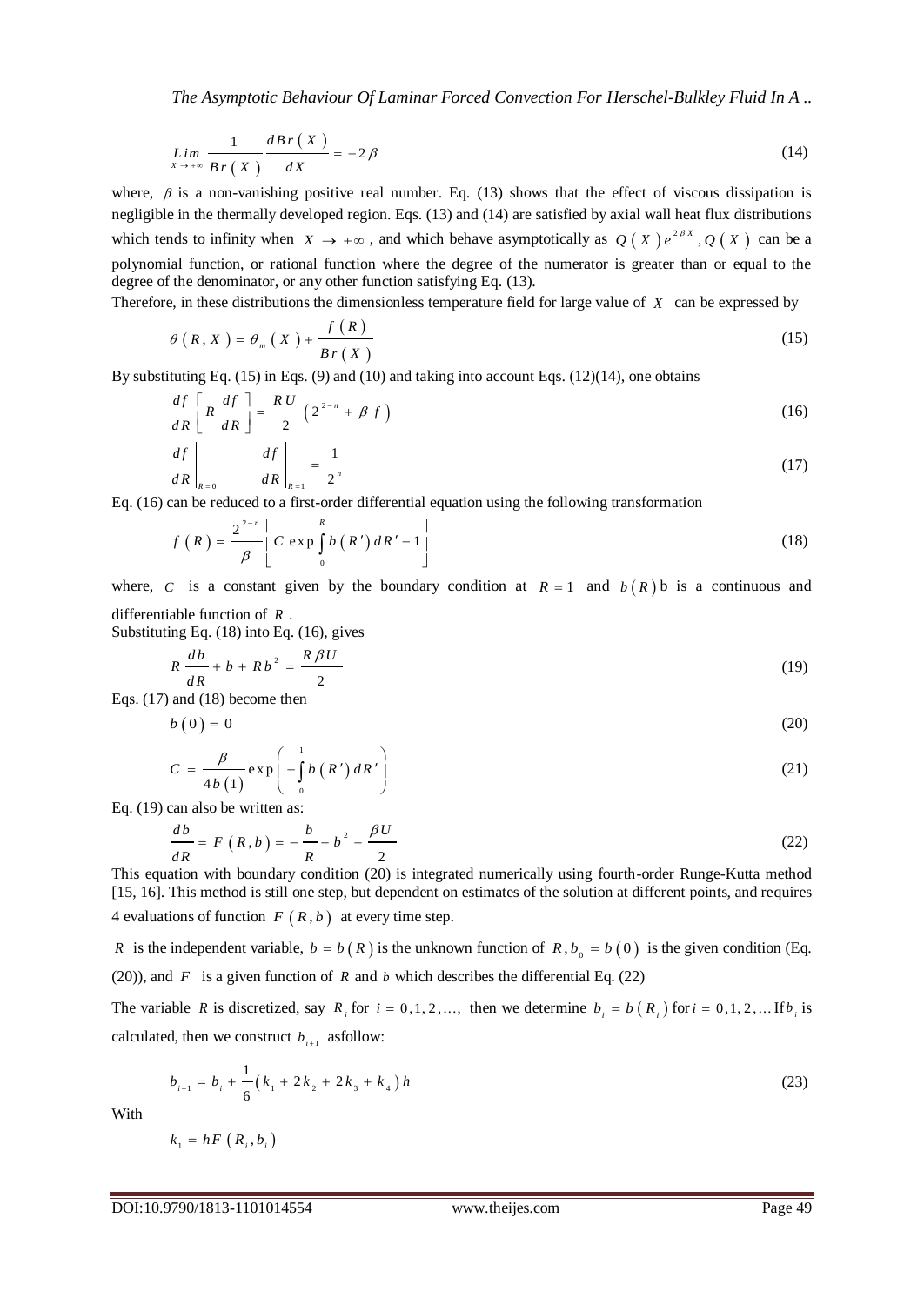$$
k_{2} = hF\left(R_{i} + \frac{h}{2}, b_{i} + \frac{hk_{1}}{2}\right)
$$
  

$$
k_{3} = hF\left(R_{i} + \frac{h}{2}, b_{i} + \frac{hk_{2}}{2}\right)
$$
  

$$
k_{4} = hF\left(R_{i} + h, b_{i} + k_{3}\right)
$$

where,

$$
h = R_{i+1} - R_i
$$

Thereafter, the constant C and the function  $f(R)$  are computed by using Simpson integration method. The asymptotic dimensionless temperature  $\Theta_{\infty}(R)$  isdetermined by the following expression

$$
\Theta_{\infty}(R) = \frac{f(1) - f(R)}{f(1)}\tag{24}
$$

Taking into account Eqs. (7), (17), (18), (21) and (24), the asymptotic value of  $Nu$  is given by







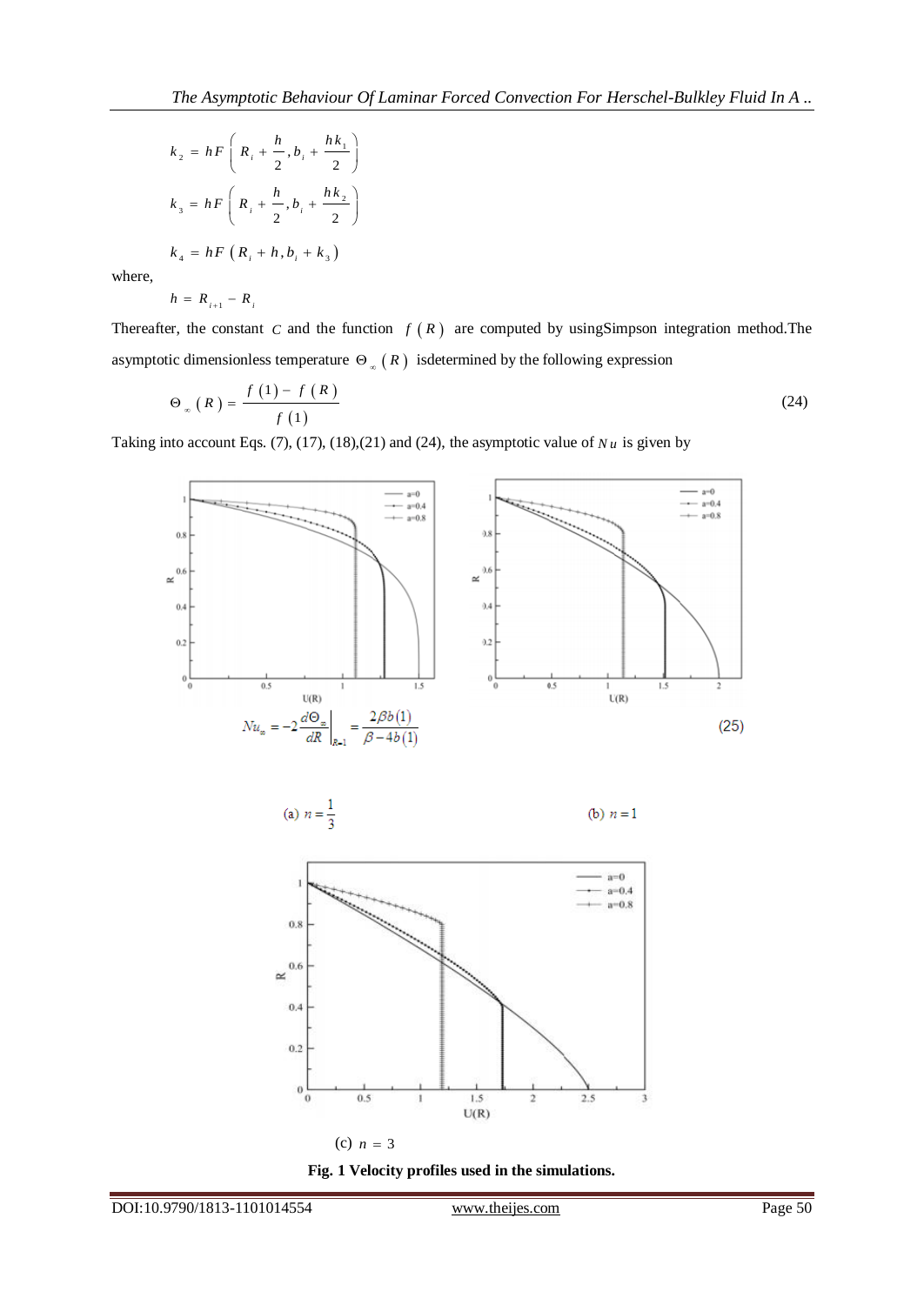Figs. 1a-1c represent the variation of dimensionless axial velocity U versus *R* for different values of *a* and *n* .

The obtained asymptotic values of Nusselt number arecomparedwiththoseof Barletta[14] inthepowerlawfluidcase (*a* = 0) (Table1). Wecannote that the comparison in the power-law case is verysatisfactory. Figs. 2a-2cshow theasymptotictemperatureprofilefordifferent values of  $\beta$  and for  $a = 0.4$ . One notes that for large values of  $\beta$  such as  $\beta = 1000$  (Fig. 2c), the temperature  $\Theta_{\infty}(R)$  does not vary significantly with respect to *n*. Figs. 3a-3c represent the variation of  $Nu_{\infty}$  versus  $\beta$  for different values of *a* and of *n*. These figures show that for *n* fixed,  $Nu_{\infty}$  increases with *a*. When  $\beta$  increases and *n* decreases, the effect of the yield stress becomes important(Tables 2 and 3).

|  | Table 1 Values of $Nu_{\infty}$ for various values of <i>n</i> compared with those of Barletta [14] in the power-law |
|--|----------------------------------------------------------------------------------------------------------------------|
|--|----------------------------------------------------------------------------------------------------------------------|

| fluid case $(a = 0)$ . |                   |               |              |                   |              |               |  |
|------------------------|-------------------|---------------|--------------|-------------------|--------------|---------------|--|
| $\beta$                | 1<br>$n = -$<br>5 |               |              | 1<br>$n = -$<br>3 |              | $n = 3$       |  |
|                        | Present work      | Barletta [14] | Present work | Barletta [14]     | Present work | Barletta [14] |  |
| 1                      | 5.6141            | 5.6141        | 5.1431       | 5.1431            | 4.1324       | 4.1324        |  |
| 5                      | 5.9774            | 5.9774        | 5.4818       | 5.4818            | 4.4358       | 4.4358        |  |
| 10                     | 6.3858            | 6.3858        | 5.8613       | 5.8613            | 4.7715       | 4.7715        |  |
| 20                     | 7.0896            | 7.0897        | 6.5129       | 6.5129            | 5.3395       | 5.3395        |  |
| 30                     | 7.6865            | 7.6865        | 7.0634       | 7.0634            | 5.8131       | 5.8132        |  |
| 40                     | 8.2081            | 8.2082        | 7.5436       | 7.5436            | 6.2230       | 6.2230        |  |
| 50                     | 8.6740            | 8.6741        | 7.9717       | 7.9717            | 6.5860       | 6.5860        |  |
| 60                     | 9.0968            | 9.0969        | 8.3597       | 8.3597            | 6.9143       | 6.9144        |  |
| 70                     | 9.4851            | 9.4852        | 8.7159       | 8.7159            | 7.2145       | 7.2146        |  |
| 80                     | 9.8452            | 9.8453        | 9.0459       | 9.0459            | 7.4920       | 7.4921        |  |
| 90                     | 10.1817           | 10.1818       | 9.3542       | 9.3542            | 7.7508       | 7.7509        |  |
| 100                    | 10.4982           | 10.4983       | 9.6439       | 9.6439            | 7.9937       | 7.9938        |  |
| 200                    | 12.9731           | 12.9732       | 11.9067      | 11.9067           | 9.8822       | 9.8824        |  |
| 500                    | 17.4740           | 17.4740       | 16.0133      | 16.0133           | 13.2900      | 13.2902       |  |
| 1,000                  | 22.0460           | 22.0461       | 20.1794      | 20.1794           | 16.7352      | 16.7354       |  |
| 10,000                 | 48.3120           | 48.3125       | 44.0751      | 44.0751           | 36.4280      | 36.4282       |  |



DOI:10.9790/1813-1101014554 www.theijes.com Page 51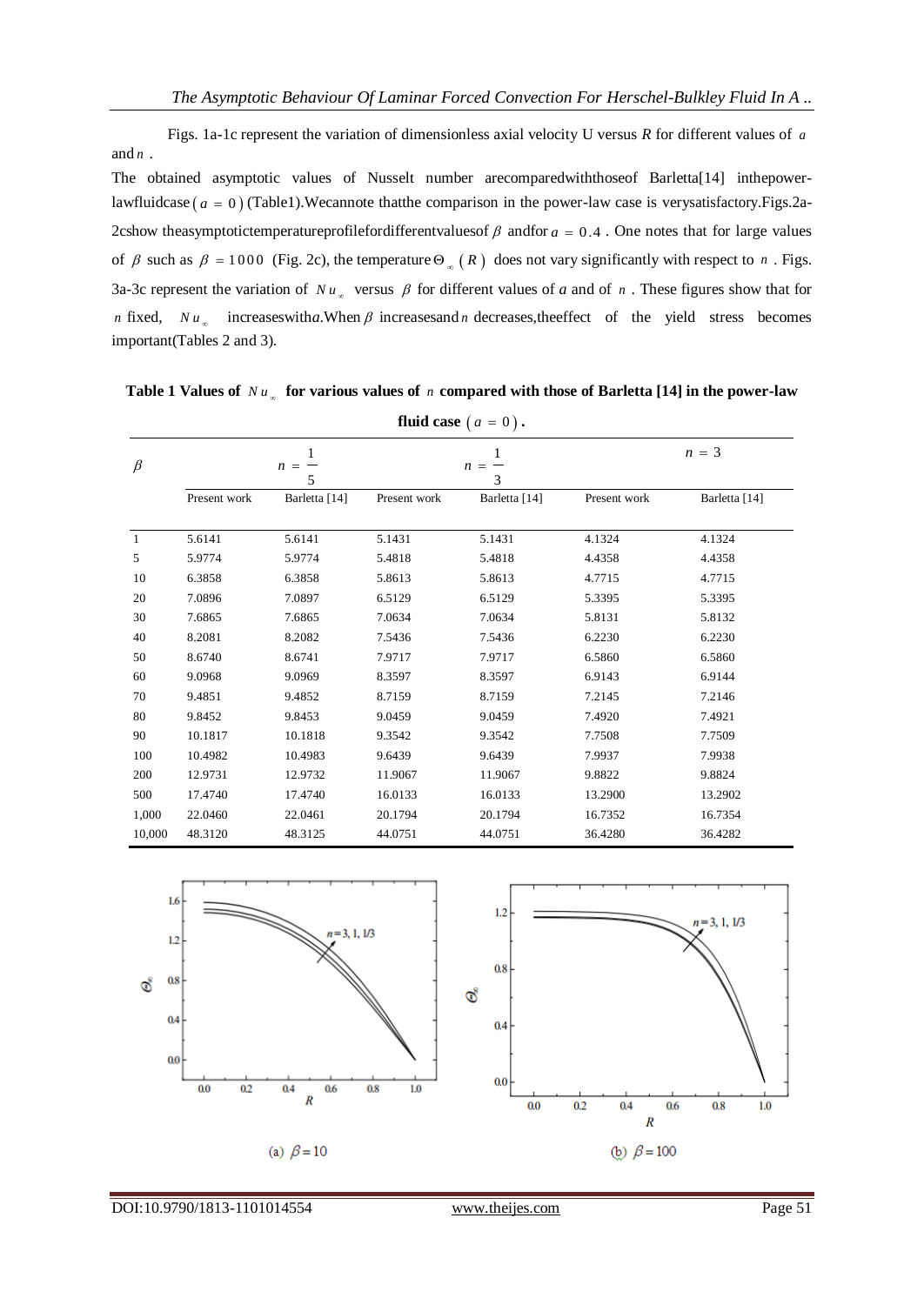

Fig. 2 Evolution the  $\Theta_{\infty}(R)$  for various values of *n* and  $\beta$  , and for  $a = 0.4$ .



**Fig. 3 Variation of**  $Nu_x$  versus  $\beta$  for various values of  $a:(a) n = \frac{1}{2}$ 3  $n = -$ , (**b**)  $n = 1$  **and (c)**  $n = 3$ .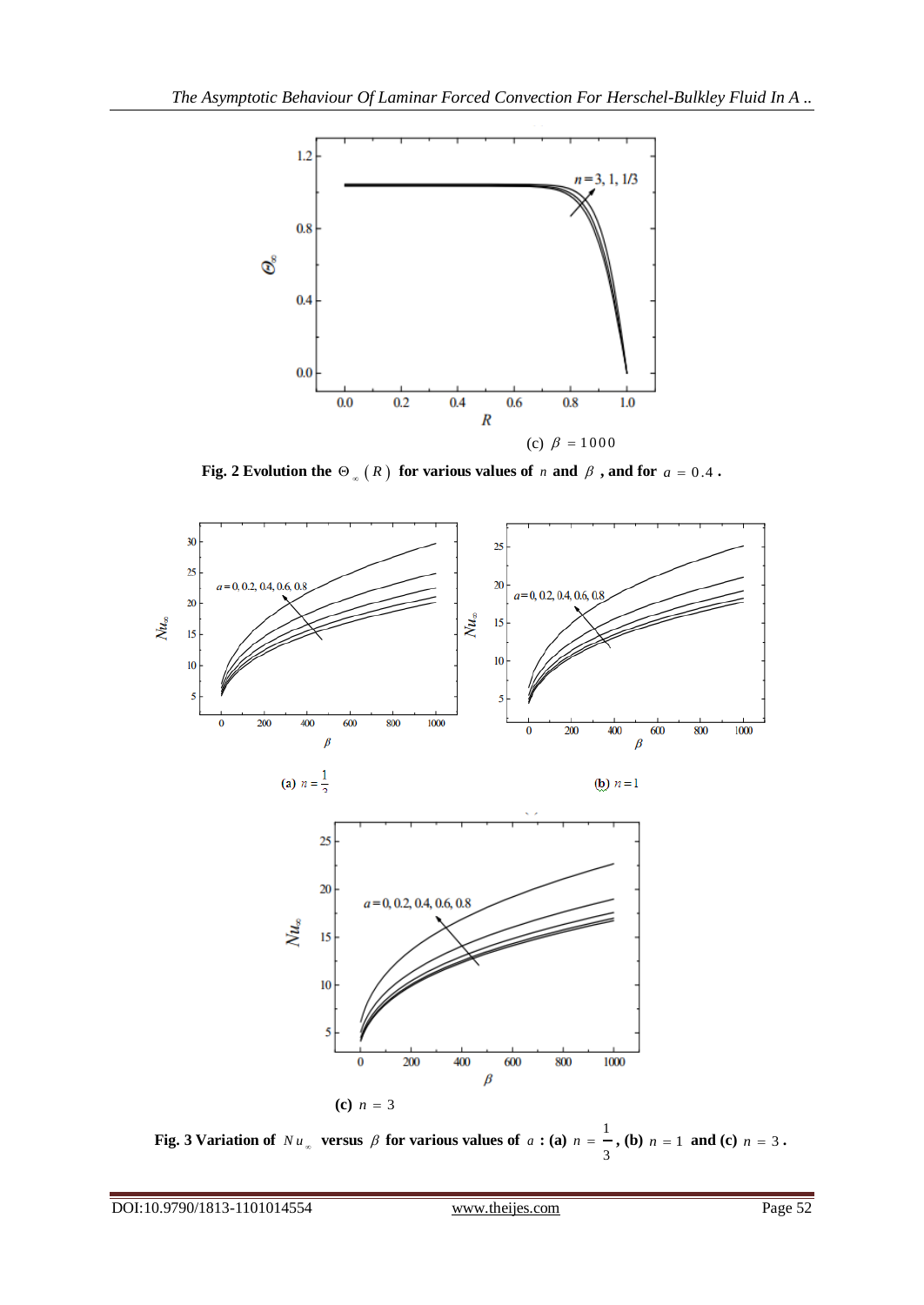|              | <b>Table 2</b> Asymptotic values of <i>IV a</i> for various values of $\rho$ and $\alpha$ , and for <i>n</i> |           |           |           | 3         |
|--------------|--------------------------------------------------------------------------------------------------------------|-----------|-----------|-----------|-----------|
| $\beta$      | $a = 0$                                                                                                      | $a = 0.2$ | $a = 0.4$ | $a = 0.6$ | $a = 0.8$ |
| $\mathbf{1}$ | 5.1431                                                                                                       | 5.4157    | 5.7934    | 6.3201    | 7.0691    |
| 5            | 5.4818                                                                                                       | 5.7652    | 6.1624    | 6.7273    | 7.5491    |
| 10           | 5.8613                                                                                                       | 6.1576    | 6.5775    | 7.1849    | 8.0916    |
| 20           | 6.5129                                                                                                       | 6.8333    | 7.2937    | 7.9765    | 9.0367    |
| 30           | 7.0634                                                                                                       | 7.4054    | 7.9014    | 8.6496    | 9.8454    |
| 40           | 7.5436                                                                                                       | 7.9051    | 8.4329    | 9.2390    | 10.5569   |
| 50           | 7.9717                                                                                                       | 8.3511    | 8.9077    | 9.7658    | 11.1949   |
| 60           | 8.3597                                                                                                       | 8.7557    | 9.3385    | 10.2442   | 11.7756   |
| 70           | 8.7159                                                                                                       | 9.1272    | 9.7345    | 10.6839   | 12.3101   |
| 80           | 9.0590                                                                                                       | 9.4717    | 10.1016   | 11.0916   | 12.8070   |
| 90           | 9.3542                                                                                                       | 9.7935    | 10.4448   | 11.4729   | 13.2717   |
| 100          | 9.6439                                                                                                       | 10.0960   | 10.7674   | 11.8314   | 13.7093   |
| 200          | 11.9067                                                                                                      | 12.4610   | 13.2914   | 14.6359   | 17.1407   |
| 500          | 16.0133                                                                                                      | 16.7582   | 17.8824   | 19.7383   | 23.3965   |
| 1,000        | 20.1794                                                                                                      | 21.1208   | 22.5471   | 24.9243   | 29.7537   |
| 10,000       | 44.7351                                                                                                      | 46.1638   | 49.3499   | 54.7492   | 66.2931   |

| Table 2 Asymptotic values of Nu for various values of $\beta$ and a, and for $n = -1$ . |  |  |
|-----------------------------------------------------------------------------------------|--|--|

**Table 3 Asymptotic values of**  $Nu$  for various values of  $\beta$  and  $a$ , and for  $n = 3$ .

| $\beta$ | $a = 0$ | $a = 0.2$ | $a = 0.4$ | $a = 0.6$ | $a = 0.8$ |
|---------|---------|-----------|-----------|-----------|-----------|
| 1       | 4.1324  | 4.2393    | 4.5164    | 5.0840    | 6.1377    |
| 5       | 4.4358  | 4.5415    | 4.8154    | 5.3939    | 6.5156    |
| 10      | 4.7715  | 4.8767    | 5.1493    | 5.7413    | 6.9385    |
| 20      | 5.3395  | 5.4461    | 5.7208    | 6.3386    | 7.6655    |
| 30      | 5.8331  | 5.9225    | 6.2023    | 6.8438    | 8.2795    |
| 40      | 6.2230  | 6.3354    | 6.6217    | 7.2849    | 8.8143    |
| 50      | 6.5863  | 6.7021    | 6.9952    | 7.6786    | 9.2904    |
| 60      | 6.9143  | 7.0334    | 7.3335    | 8.0358    | 9.7210    |
| 70      | 7.2145  | 7.3368    | 7.6437    | 8.3638    | 10.1158   |
| 80      | 7.4920  | 7.6175    | 7.9310    | 8.6680    | 10.4809   |
| 90      | 7.7508  | 7.8793    | 8.1993    | 8.9522    | 10.8216   |
| 100     | 7.9937  | 8.1250    | 8.4514    | 9.2195    | 11.1413   |
| 200     | 9.8822  | 10.0373   | 10.4173   | 11.3105   | 13.6280   |
| 500     | 13.2900 | 13.4911   | 13.9773   | 15.1144   | 18.1187   |
| 1,000   | 16.7352 | 16.9843   | 17.5825   | 18.9770   | 22.6725   |
| 10,000  | 36.4280 | 36.9584   | 38.2165   | 41.1323   | 48.8644   |

## **IV. Conclusions**

Laminar and hydrodynamically developed forced convection of aHerschel-Bulkley fluid flowing in a circular tube with a prescribed axial distribution of wall heat flux has been studied. The effect of viscous dissipation has been taken into account, while the axial heat conduction in the fluid has been considered as

negligible. It has been supposed that, when  $x \to +\infty$ ,  $q_{w}(x)$  tends to infinity, while

 $(x)$ 1  $\int d q_w(x)$ *w*  $dq_{w}$  (x  $q_{\scriptscriptstyle w}(x)$   $\Big| \Big|$  *dx*  $\begin{pmatrix} 1 \end{pmatrix}$   $\begin{pmatrix} dq_w(x) \end{pmatrix}$  $\left(\frac{1}{q_{w}(x)}\right)\left(\frac{-q_{w}(x)}{dx}\right)$ 

tends to a positive constant. If these conditions are fulfilled, the effect of viscous dissipation becomes negligible in the thermally developed region and the asymptotic value of the Nusselt number is a function of *n* , *a* and the dimensionless parameter  $\beta$ . The asymptotic values of the Nusselt number  $Nu$  have been evaluated numerically for some values of  $n$ ,  $a$  and  $\beta$ . The comparisons between our theoretical results and those